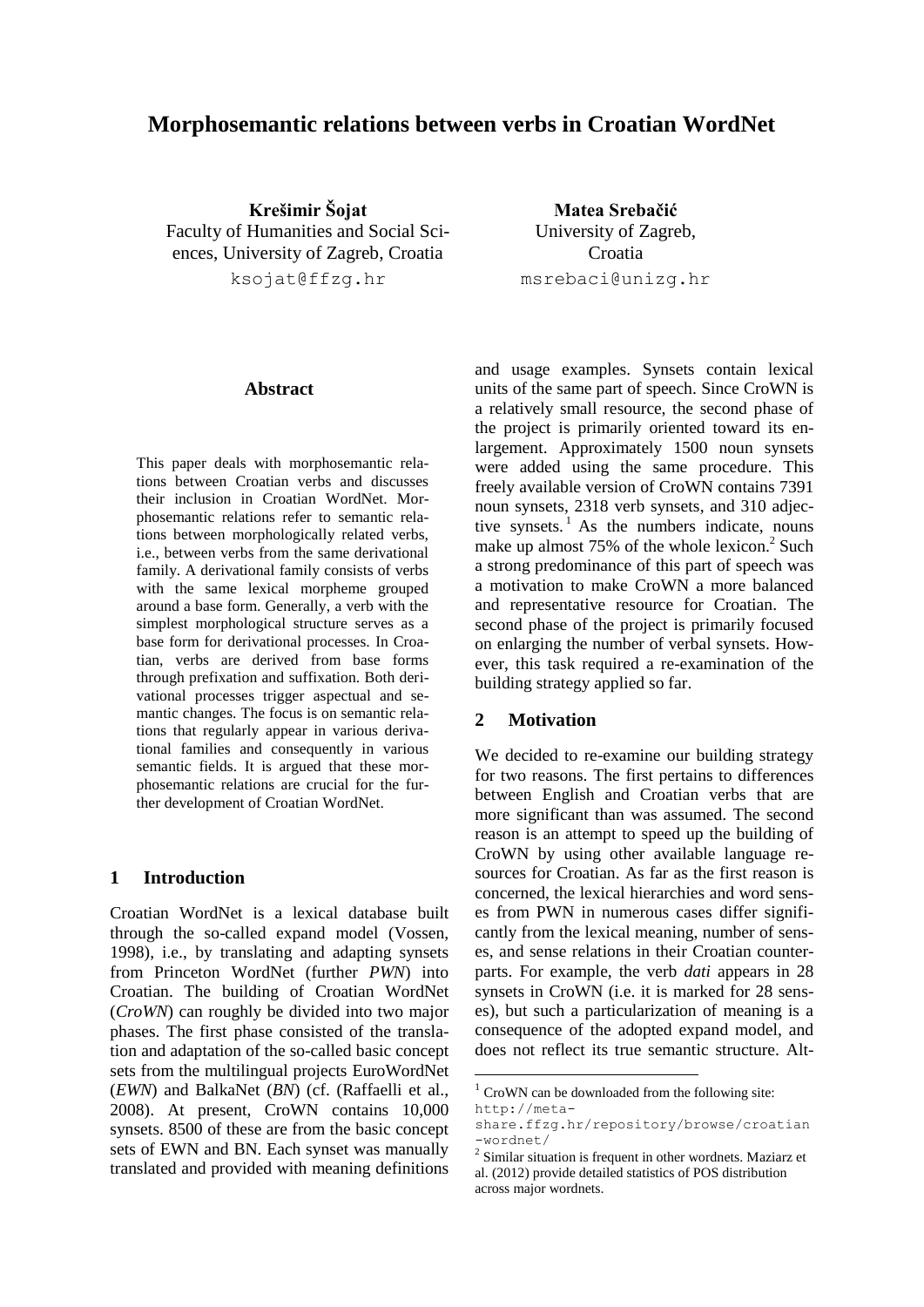hough *dati* is a highly polysemous verb in Croatian, we found only 12 different senses of this verb listed in various monolingual dictionaries.<sup>3</sup> Apart from issues concerning conceptual systems and semantic representation, rich derivational processes between Croatian verbs bring about relations that cannot be captured by presently used semantic relations. <sup>4</sup> Verbs in Croatian are derived from other verbs by prefixation and suffixation. Both processes can trigger a change in aspect and the addition of a new semantic component to the base form. In accordance with Binnick (1991), we treat aspect as a grammatical feature, but predictable shifts in meaning, frequently referred to as *Aktionsarten*, as lexical features, pertaining to classes of verbs. This distinction is reflected in the structure of verbal synsets in CroWN. True aspectual pairs, i.e., imperfectives and perfectives denoting completion of an action, are members of the same synset. The lexical meaning of these perfectives differs from imperfectives only in this temporal distinction. Apart from aspectual change, semantic components brought by affixes can produce combinations that, in terms of meaning, can vary from compositional to completely idiosyncratic. E.g., the verb *crtati* 'to draw<sub>ipf</sub>' has a true aspectual pair *nacrtati* 'to draw<sub>pf</sub>', but there are six other prefixed perfectives as well: 1. *pre+crtati* 'to copy (by drawing) $_{pf}$ ', 2.  $pod+*crtati*$ 'to underline<sub>pf</sub>', 3.  $o+crtati$ ' to outline<sub>pf</sub>', 4. *is*+ $crtati$ ' to</u> draw completely<sub>pf</sub>', 5.  $u+*crtati*$ ' to draw into<sub>pf</sub>', and 6.  $z^a + \frac{crt^a}{c}$  'to make a plan<sub>pf</sub>'. The same prefixes can be used with other base forms, e.g. *pre+pisati* 'to copy (by writing)<sub>pf</sub>', *pre+slikati* 'to copy (by painting)<sub>pf</sub>. The base form *crtati* 'to drawipf' can also be suffixed, e.g. 1. *crt-k-ati* 'to draw<sub>ipf</sub>, diminutive', 2. *crt-kar-ati* 'to draw<sub>ipf</sub>, pejorative'. 5 Suffixes with diminutive and pejorative meanings can also combine with other base forms. We pose two basic questions: Which semantic regularities can be spotted in combinations of particular affixes and various base forms? and How can thereby established mor-

phosemantic relations be used in our further work? In order to address these issues, as well as to speed up the building of CroWN, we have decided to use data from CroDeriV, a large morphological database of Croatian verbs. In the following section we shall briefly describe this resource (for a full description, see Šojat et al., 2012).

# **3 CroDeriV**

CroDeriV is a computational lexicon containing data on the morphological structure of approximately 14 300 Croatian verbs collected from freely available dictionaries and corpora. The compiled verbal lemmas were analyzed for morphemes with a rule-based approach and the results were checked manually. Each lexical entry in CroDeriV consists of verbs decomposed into morphemes and linguistic metadata. The structure for all analyzed verbs consists of 11 morpheme slots and covers all combinations of recorded lexical and grammatical morphemes. There are four types of slots for morphemes: (1) derivational prefixes (four slots), (2) the lexical part (three slots – in the majority of cases only one is filled, the three slots are provided for verbal compounds of two roots and an interfix), (3) derivational and conjugational suffixes (three slots), and (4) infinitive ending (one slot). The metadata in lexical entries indicate verbal aspect and types of reflexivity. <sup>6</sup> The database enables queries across the full derivational span of a particular base form and provides extensive data about the distribution and frequency of affixes in the derivation of Croatian verbs. 7 In the following section, the underlying analysis of affixal meanings is described.

### **4 Affixal Meanings**

The majority of verbal prefixes in Croatian developed from prepositions, and the original locative component pervades in their meaning. However, they are highly polysemous units and in various combinations they can differently modify the meaning of base forms. For example, the

<sup>3</sup> More examples can be found in Šojat et al. (2012:  $111 - 112$ ).

<sup>4</sup> We use the same semantic relations between verbal synsets as in EWN and BN. These relations are synonymy, hyponymy/hypernymy, antonymy, cause, and subevent.

<sup>5</sup> Suffixes *-k-* and *-kar-* occupy the first position on the right side of the verbal root *crt-*. The full morphological analysis of the verbs *crtati, crtkati* and *crtkarati* is thus: *crt-ø-ø-a-ti, crt-k-ø-a-ti* and *crt-karø-a-ti* (cf. Section 3).

<sup>6</sup> CroDeriV resembles databases like CatVar for English

<sup>(</sup><http://clipdemos.umiacs.umd.edu/catvar>) and Unimorph for Russian

<sup>(</sup>[http://courses.washington.edu/unimorph/](http://courses.washington.edu/unimorph/index.html) [index.html](http://courses.washington.edu/unimorph/index.html)).

 $7$  For data on the productivity and frequency of affixes in Croatian, see Šojat et al. (2013).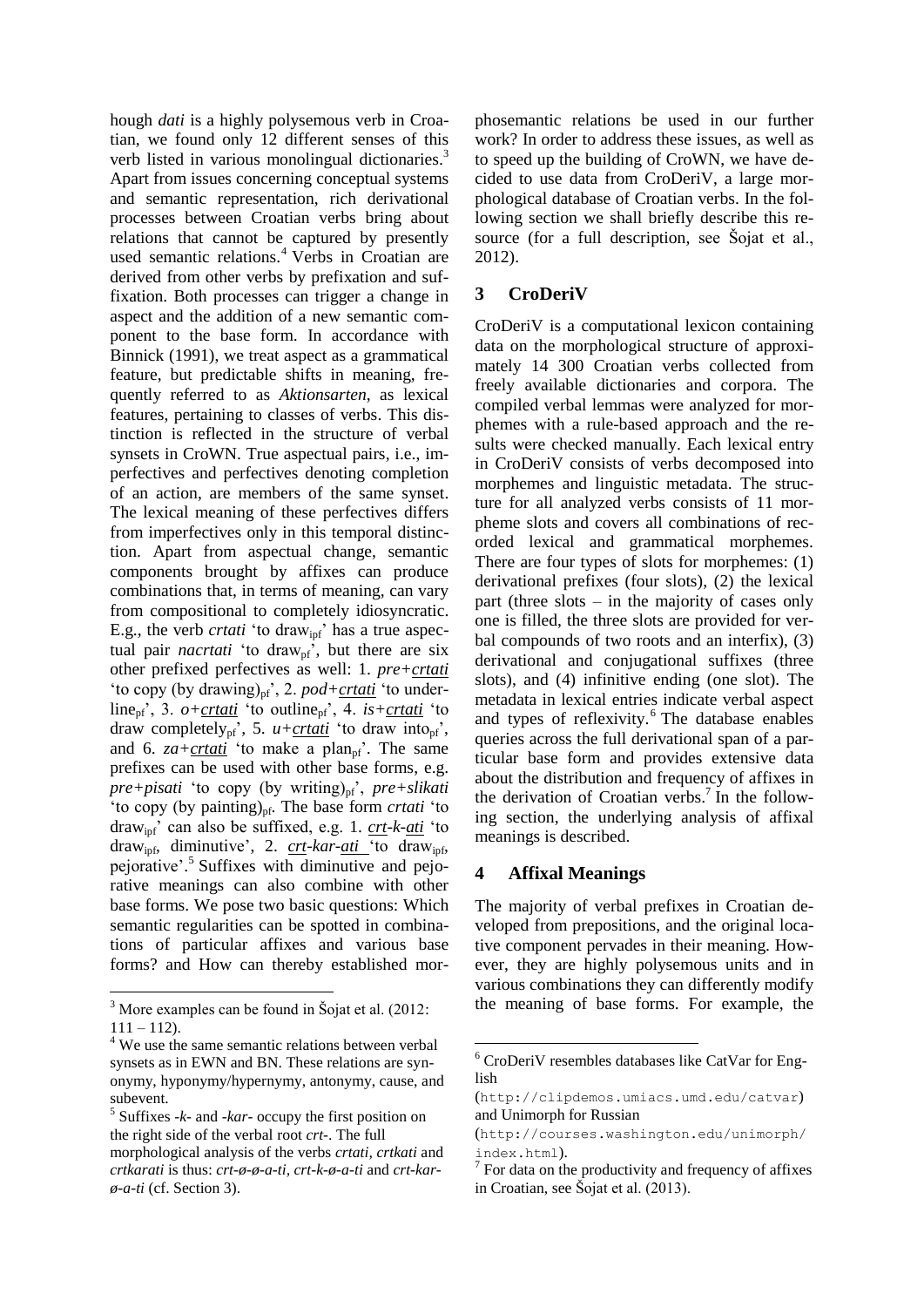verbal prefix *na-* 'on' can have at least eight different meanings (divided further into several subgroups) in combinations with various base forms: 1) pure aspectual meaning: *pisati* 'to write<sub>ipf</sub>' – *napisati* 'to write<sub>nf</sub>'

2) locative meanings:

a. top-down: *baciti* 'to throw<sub>pf</sub>' – *nabaciti* 'to throw onto<sub>pf</sub>'

b. proximity: *letjeti* 'to flyipf' – *naletjeti* 'to bump into<sub>pf</sub>'

c. putting something on something: *slagati* 'to pile<sub>ipf</sub>' – *naslagati* 'to pile one on another $_{\text{pf}}'$ 

3) inchoativity: *trunuti* 'to rot<sub>ipf</sub>' – *natrunuti* 'to begin to rot $_{\rm pf}'$ 

4) distributivity: *bacati* 'to throwipf' – *nabacati* 'to throw one by one<sub>pf</sub>'

5) sufficiency: *jesti* 'to eat<sub>ipf</sub>' – *najesti se* 'to stuff onesel $f_{\text{pf}}'$ 

6) excessiveness: *piti* 'to drinkipf' – *napiti se* 'to get drunk $_{\text{nf}}'$ 

7) addition: *gomilati* 'to accumulate<sub>ipf</sub>' – *nagomilati* 'to accumulate a lot of  $X_{\text{pf}}'$ 

8) intensitiy:

a. low intensity: *gristi* 'to bite<sub>ipf</sub>' – *nagris* $ti$  'to bite a bit<sub>pf</sub>'

b. high intensity: *pisati* 'to write<sub>ipf</sub>' – *napisati se* 'to tire oneself with writing<sub>pf</sub>'

All 19 verbal prefixes recorded in CroDeriV were analyzed in the same manner.<sup>8</sup> This analysis enabled the recognition of the same or similar semantic components shared by different prefixes as well as the division of prefixal meanings into four major semantic groups. The four major groups of prefixal meanings are location, time, quantity, and manner. Each group has several subgroups. An analysis of suffixal meanings yielded an additional semantic group of diminutive and pejorative verbs.<sup>9</sup> Before further discussion, we shall briefly present the morphosemantic relations between verbs in other Slavic wordnets and compare them with the relations used in CroWN.

#### **5 Related Work**

Rich derivational morphology in Slavic languages and problems faced in the building of Czech, Bulgarian, and Serbian wordnets are discussed in Pala and Hlaváčková (2007), Koeva (2008), and Koeva et al. (2008). The discussion refers mainly to derivational relations across different parts of speech. Pala and Hlaváčková (2007) list 14 derivational processes in Czech introduced into Czech WordNet as relations between derived and base forms. This results in a "two-level network", where the higher level includes semantic relations between synsets, and the lower level includes derivational relations between single synset members. Although the verb-verb pairs are linked through prefixation, this relation is not used in further analysis. Koeva (2008) points out the relation between verbal aspectual pairs as the most productive derivational relation in Bulgarian and argues that perfective and imperfective verbs in Bulgarian WordNet should be split into separate synsets. While the hypernymy would be based on imperfective verbs only, synsets would be linked with the morphosemantic relation aspect. Relations between prefixed derivatives and base forms, apart from aspectual, are not discussed. The work presented in Koeva et al. (2008) concerning Serbian WordNet refers mainly to derivational relations across different parts of speech. Aspectual pairs in Serbian WordNet are members of the same synset. The most elaborate account of relations between verbs in Slavic is given in Maziarz et al. (2011) and Maziarz et al. (2012). In Polish WordNet 2.0 aspectual pairs are kept apart and lexical hierarchies consist of either perfective or imperfective verbs. Relations between verbs are divided into purely semantic relations (e.g., synonymy, hyponymy, meronymy holonymy, antonymy, processuality, causality, inchoativity, presupposition, and preceding) and derivationally-motivated relations (e.g., pure aspectuality, secondary aspectuality, iterativity, and derivationality). Some of the relations hold between lexical units (word-sense pairs, e.g., antonymy or pure aspectuality), while others hold between synsets (e.g., hyponymy and processuality). In CroWN, pure aspectual pairs are members of the same synset. Pure aspectual pairs are determined primarily by the test of secondary imperfectivization (cf. Jelaska, 2005; Maziarz et al., 2011), but also by additional criteria pertaining to semantics of affixes. The relation of pure aspectuality exists between a base form and a derivative with an affix which does not contain any other semantic components except perfectiveness, e.g. *pisati* 'to write $_{\text{ipf}}'$  – *napisati* 'to write<sub>pf</sub>' are members of the same synset. The same holds for iterative verbs

 $8$  These prefixes are:  $do$ -,  $iz$ -,  $na$ -,  $nad$ -,  $o$ - $/ob$ -,  $obe$ z-, *od-, po-, pod-, pre-, pred-, pri-, pro-, raz-, s-, su-, u-, uz-,* and *za-*.

<sup>&</sup>lt;sup>9</sup> An analysis of prefixal meanings is given in Šojat et al. (2012); suffixal meanings are discussed in Šojat et al. (2013).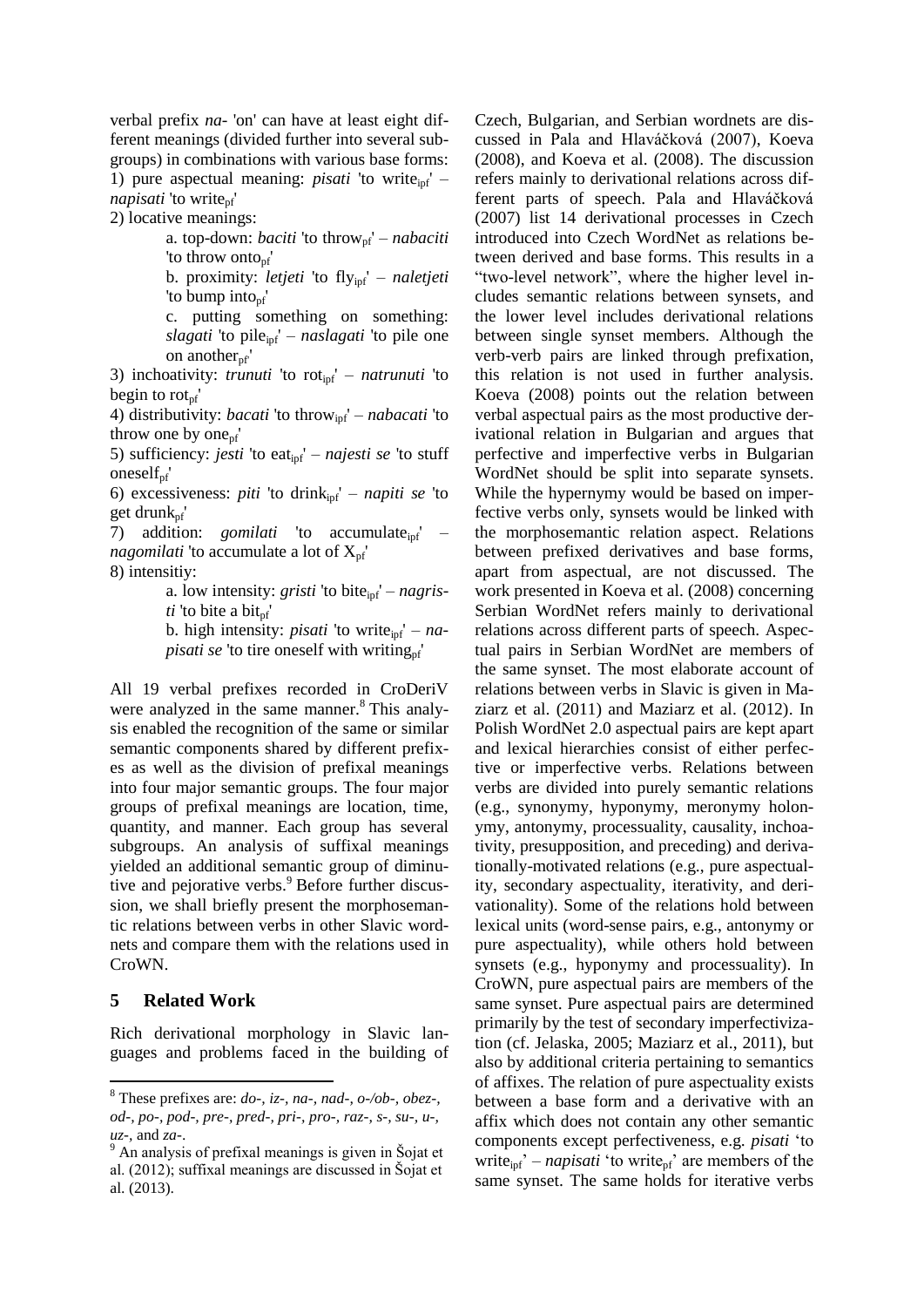and perfective base forms. Although iterative verbs have the additional semantic component of repetitiveness, they differ from their perfectives only in this temporal component. E.g., *pisati* 'to write<sub>ipf</sub>' – *prepisati* 'to copy by writing<sub>pf</sub>' are not members of the same synset. However, *prepisati*  'to copy by writing<sub>pf</sub>' – *prepisivati* 'to copy by writing<sub>ipf-iter</sub>' are members of the same synset. Each synset member is tagged with one of the following aspect labels: IPF, PF, BI, or ITER, representing imperfective, perfective, biaspectual and iterative forms. This distinction is also reflected in different aspectual forms used in definitions, although they are structurally and semantically the same. Finally, all morphosemantic relations in CroWN discussed below hold between single members of synsets, i.e. lexical units, and not between whole synsets.

# **6 Morphosemantic Relations in CroWN**

Morphosemantic relations are based on overlapping components of affixal meanings in combinations with various base forms. The analysis described in Section 4 enabled the classification of affixal meanings into four broad semantic groups for prefixes and one for suffixes. Four major groups for prefixes – location, time, quantity, and manner – are further divided into subgroups (28 in total). Morphosemantic relations and a variety of sub-relations based upon this classification are listed below:

# 1. PREFIXES:

- a) **location group**: bottom-up, top-down, proximity, through, apart, to/towards, over, into, around, under, re-location, behind, across, from
- b) **time group**: inchoativity, finitiveness, distributivity, preceding
- c) **quantity group**: sufficiency  $(+/-)$ , excessiveness, intensity  $(+/-)$ , exceeding, deprivation, addition
- d) **manner group**: inter-connection, change of property.

SUFFIXES:

a) **diminutive group**: diminutive, pejorative

As far as the semantic impact of prefixes is concerned, relations in the *location* group predominantly hold between verbs of movement, but also between numerous other base verbs and derivatives with spatial relations pervading their lexical meaning (e.g., *udahnuti* 'to inhale' or *uvući* 'to drag into'). Derivatives in *time* group refer to different phases of actions denoted by base verbs (e.g., beginning or termination). The subtype *distributivity* is on the border between the *time* and *quantity* groups since the derivatives denote repetitive actions performed by one or more agents on one or more objects. Since distributive actions are performed iteratively, this relation is listed in the *time* group. Relations from the *quantity* group hold when derivatives denote various degrees of an action (e.g. *naraditi se* 'to tire oneself out (with work)', *najesti se* 'to eat one's fill'). The smallest group – *manner* – contains only two relations denoting changes of properties (e.g., *uprljati se* 'to become dirty') and actions performed in a specific manner (e.g. *sufinancirati* 'to co-finance'). The semantic impact of suffixes is limited to diminutive and pejorative meaning expressed by derivatives (e.g., *jeduckati* 'to nibble'). The aim of this classification is to establish the set of morphosemantic relations and use them within derivational families of verbs in CroWN. To determine which verbs are derivationally related and therefore are candidates for further analysis, we compared the list of verbs from CroWN and CroDeriV. All verbs from the 2318 verbal synsets in CroWN are recorded in Cro-DeriV.

The full list of verbs from CroWN was filtered into those sharing the same root. The list of verbs recognized as derivatives comprises 2530 base forms and prefixed derivatives. This list was further filtered for verbs marked as aspectual pairs in CroWN. In the next step, prefixed forms were segmented into prefixes and base forms. Thus we obtained 572 base forms and 1476 derivatives as candidates for the assignment of morphosemantic relations. In the final step, the relations were manually assigned to derivationally related verbs from CroWN. When no morphosemantic relation was appropriate due to the idiosyncratic nature of the combinations, we tagged this relation as DERIV (144 verbs).

The result of the whole procedure is a list of 572 base forms and 1186 prefixed verbs marked for morphosemantic relations. There are also 19 lexical units marked as diminutives in CroWN. In CroDeriV, derivational suffixes for diminutives always occupy the first slot to the right of the root (cf. Section 3). Table 1 contains the overall frequency of relations in four major groups as well as the frequency of the three most prominent subrelations for prefixed derivatives (*manner* contains only two subrelations). The last row indicates the frequency of suffixed derivatives.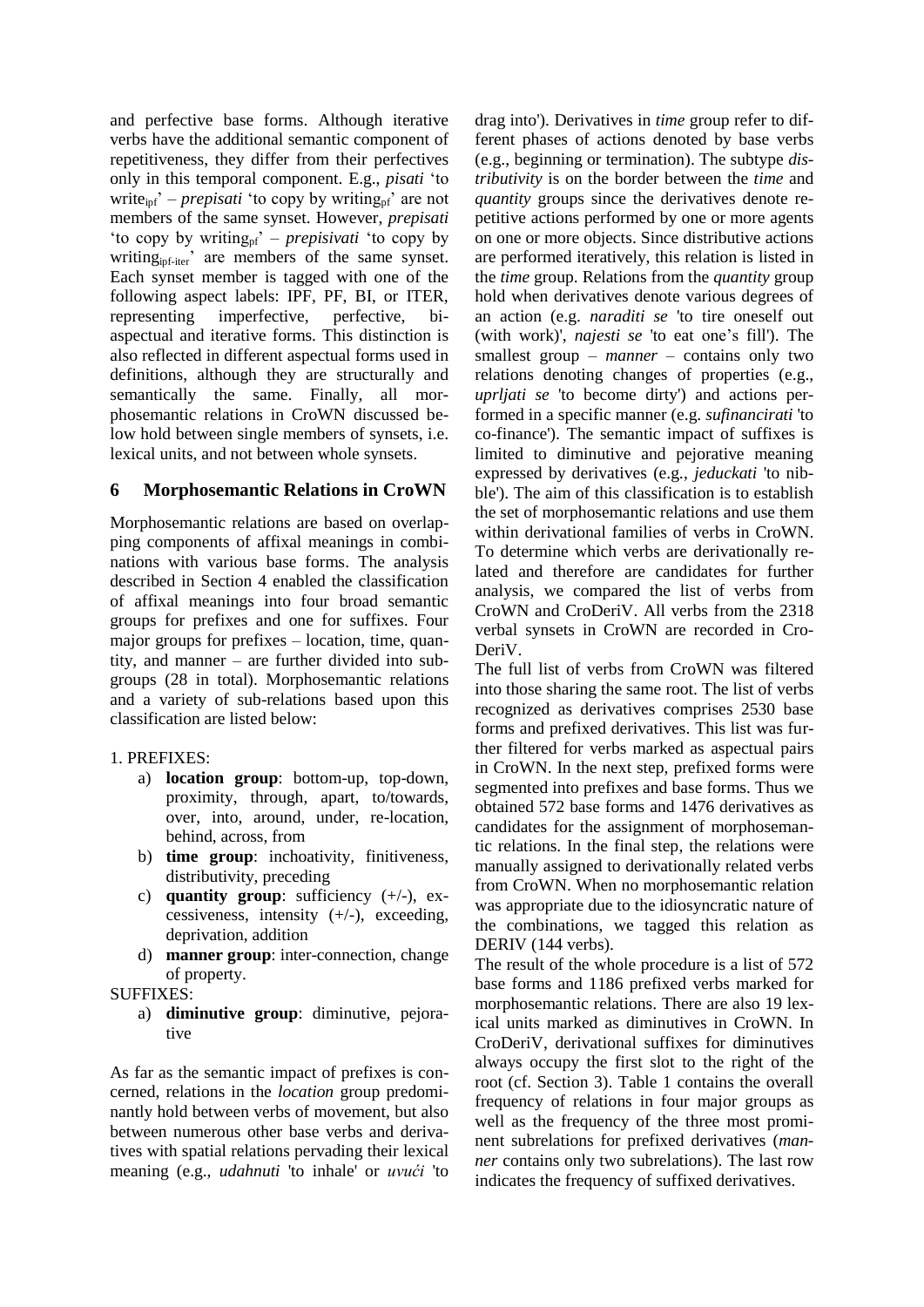| Group | Freq | Subgroup   | Freq |
|-------|------|------------|------|
| Loc   | 598  | loc_apart  | 141  |
|       |      | loc_around | 87   |
|       |      | loc_from   | 70   |
| Time  | 276  | time_fin   | 132  |
|       |      | time_inch  | 109  |
|       |      | time_distr | 28   |
| Ouan  | 190  | quan_int   | 126  |
|       |      | quan_exc   | 25   |
|       |      | quan_suff  | 20   |
| Mann  | 122  | mann_prop  | 88   |
|       |      | mann conn  | 34   |
| Dim   | 19   | pejorative | 8    |

Table 1: Frequency of MS relations in CroWN

#### **7 Discussion and Future Work**

None of the discussed morphosemantic relations between members of different synsets can be completely subsumed by any of semantic relations between synsets in terms of semantic content. Base verbs and their derivatives are frequently not members of same lexical hierarchies, such as synsets containing derivationally related verbs like *ići* 'to go', *ući* 'to go into', *izaći* 'to go out' and *otići* 'to go away'. Although the verbs *ući* and *izaći* are marked as antonyms, the relatedness of the whole group is not indicated. The relation cause partially overlaps with our morphosemantic relation change of property, but cause cannot encompass reflexive non-agentive counterpart pairs of transitive verbs in Slavic (e.g. *topiti se* – *otopiti se* 'to meltipf-pf'' – *to become soft or liquid* vs. *topiti* – *otopiti* 'to melt<sub>ipf-</sub> pf' – *to cause to become soft or liquid*. The relation of subevent refers to two simultaneous actions or to an action which is a part of the action denoted by another synset, but it does not reflect particular parts of events, such as its beginning or terminating point, as morphosemantic relations of inchoativity or finitiveness do. In order to capture the semantic relatedness between verbs usually scattered across different hierarchies, we have introduced a set of 28 morphosemantic relations. This "two-level network," as defined by Pala and Hlaváčková (2007), along with extensive data from CroDeriV, provides an excellent basis for further work. Although Cro-DeriV does not contain data about lexical meaning and semantic relations between verbs, information about the morphological structure of verbs proved valuable for the detection of derivationally related verbs and the assignment of morphosemanic relations. Information about complete derivational families is also valuable for the further expansion of CroWN, which is one of our primary goals. It can be used both to complete already present derivational families and to introduce new ones. Finally, the importance of morphosemantic relations in the description of the verbal system in Croatian can be demonstrated with the Croatian verb *gristi* 'to bite<sub>ipf</sub>'. This verb appears in CroWN only in this form, whereas CroDeriV contains ten other derivatives from this base form. Only the derivative marked with the relation DERIVED in Figure 1 below can be straightforwardly connected to other synsets in CroWN via semantic relations. All other derivatives, i.e., 90% of this derivational family, should be connected to this base form primarily by morphosemantic relations as described here. Although the full set of morphosemantic relations as discussed here provides a more densed and fine-grained structure of the Croatian lexicon, we are aware that in numerous cases it is hard to maintain the consistency and clear-cut distinctions among 28 presented relations. However, we are convinced that even a set of morphosemantic relations limited to four major groups of prefixed derivatives (location, time, quantity and manner) and one group of suffixed derivatives (diminutive/pejorative) can substantially enrich wordnets for Slavic languages.



Figure 1: MS relations across a derivational family